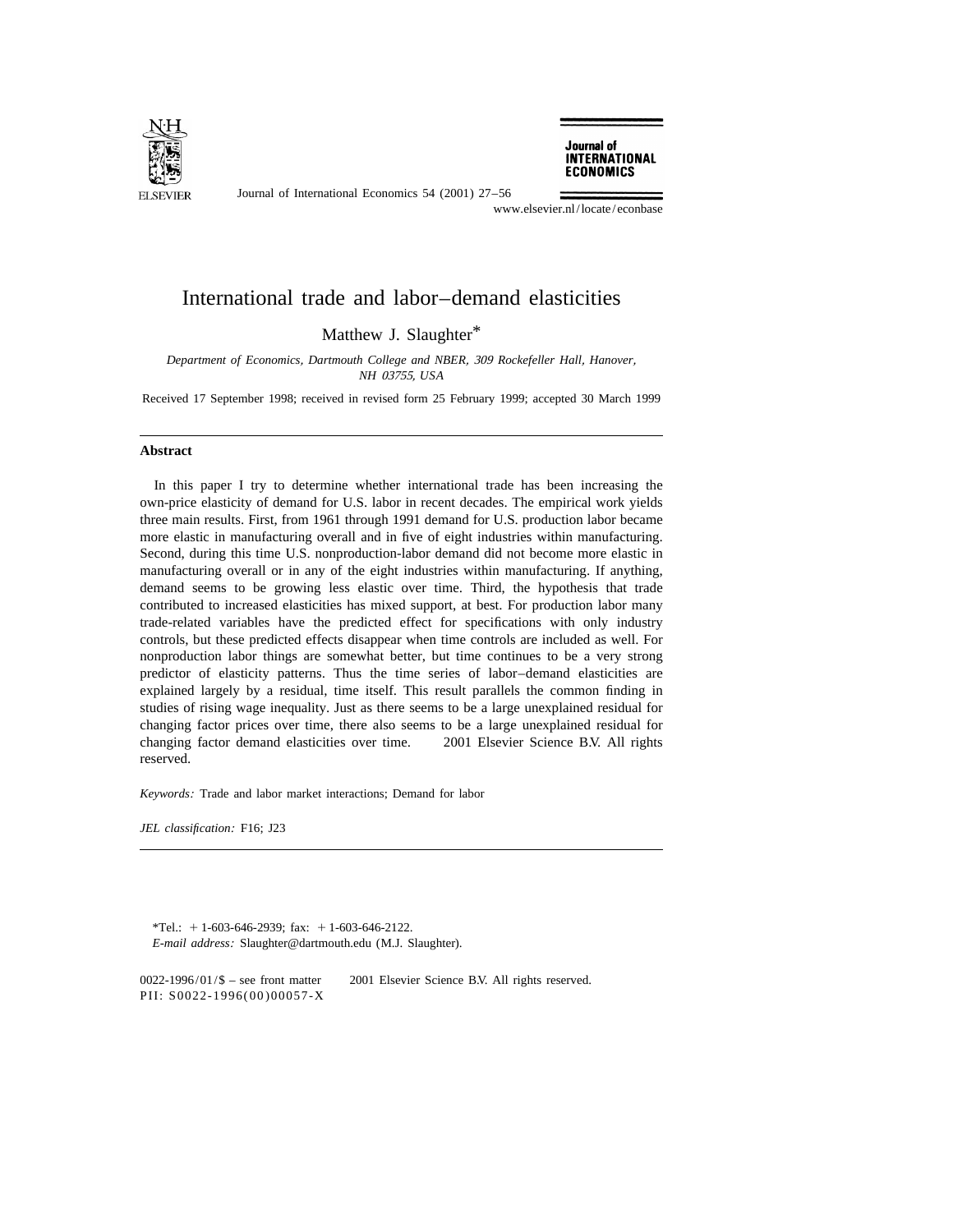## **1. Introduction**

In recent years a number of economists have researched whether international trade has contributed to the ongoing rise in the U.S. relative price between more-skilled and less-skilled labor. There is still no clear consensus, however, about how much international trade has mattered. Many people find this ambiguity difficult to reconcile with the large amount of anecdotal evidence that trade has been placing substantial ''pressure'' on labor markets. In this paper I look for pressure not in the *prices* for labor but rather in the *elasticities of demand* for labor. I examine whether trade has been increasing firms' equilibrium own-price elasticity of demand for labor.

In theory trade can change labor–demand elasticities without changing labor prices. As will be discussed, trade can make labor demand more elastic in two main ways: by making output markets more competitive and by making domestic labor more substitutable with foreign factors. Trade can generate these effects without also generating product-price changes and, via the Stolper-Samuelson theorem, factor price changes.<sup>1</sup> This means that finding little effect of trade on wages can be entirely consistent with finding a large effect of trade on elasticities. If this is the case then the proper interpretation of trade "pressuring" labor markets might hinge on elasticities.<sup>2</sup>

To determine trade's effect on labor–demand elasticities the empirical work proceeds in two stages. First, using the NBER Productivity Data Base I estimate a time series from as far back as 1961 through 1991 of own-price demand elasticities for production labor and nonproduction labor for U.S. manufacturing overall and for manufacturing disaggregated into eight industries. The goal is to identify robust patterns over time in labor–demand elasticities. Second, I regress these estimated elasticities on several plausible measures of trade, technology, and institutional factors which can influence labor–demand elasticities. These stagetwo regressions try to explain patterns in the stage-one elasticities with patterns in trade, technology, and labor-market institutions.

The empirical work yields three main results. First, over time demand for production labor has become more elastic in manufacturing overall and in five of eight industries within manufacturing. The elasticity fluctuated around  $-0.5$  until the mid-1970s, but then it dropped steadily to around  $-1.0$  by 1991. Second,

<sup>&</sup>lt;sup>1</sup>For example, in a Heckscher-Ohlin trade model if an economy's autarky relative endowment equals that of the rest of the world then when that country opens to trade it experiences *no* change in product prices and thus (via the Stolper-Samuelson theorem) *no* change in wages. But this opening can make foreign factors more substitutable with domestic ones. If product markets are imperfectly competitive in autarky, opening can also make product markets more competitive.

<sup>&</sup>lt;sup>2</sup>Rodrik (1997, p. 26) argues there is reason to think that the main impact of globalization on labor markets falls on elasticities rather than on prices. In a Heckscher-Ohlin world pressure on factor prices comes from trade with countries with dissimilar relative endowments. But pressure on elasticities can come from trade with *any* kind of countries.